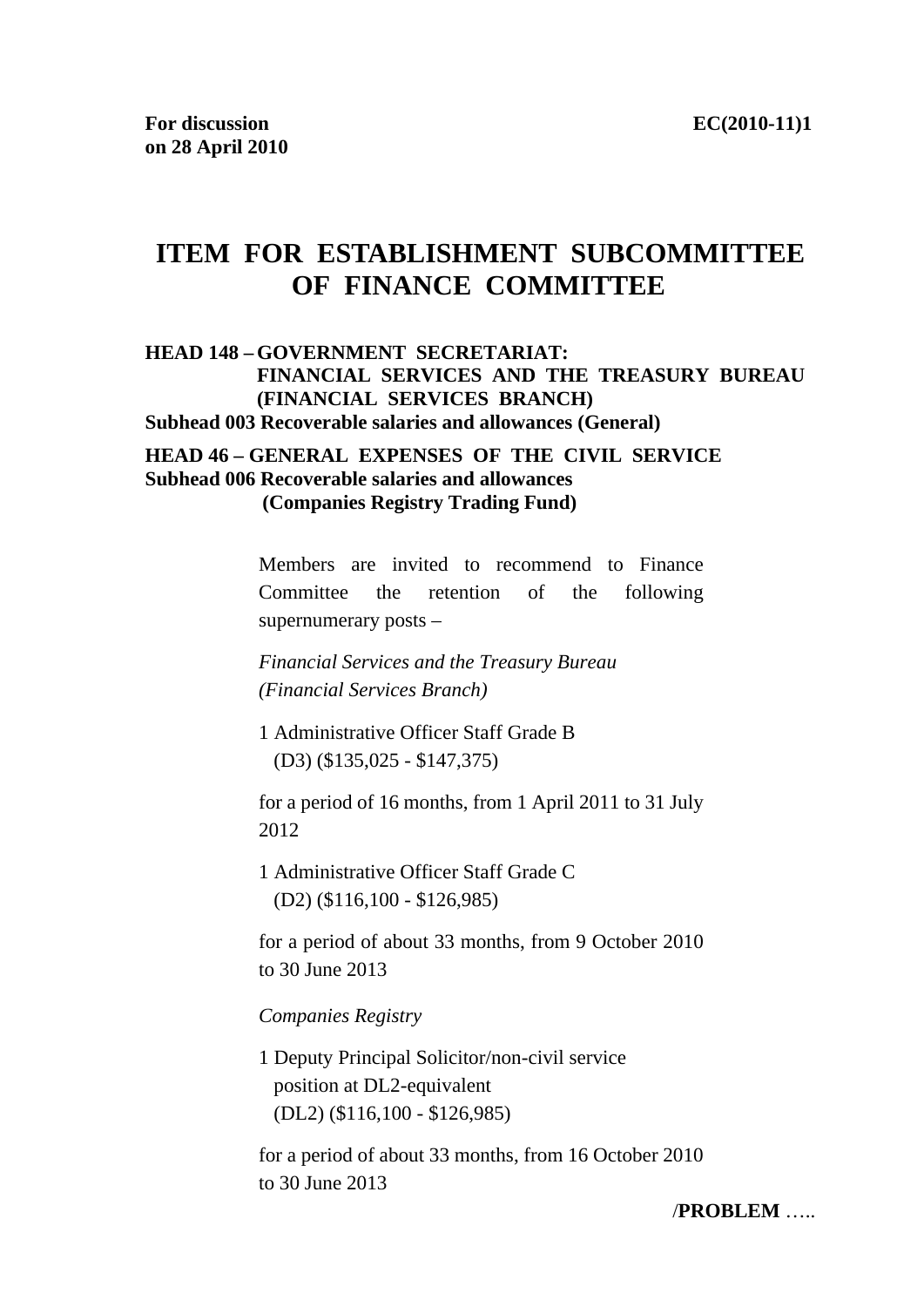### **PROBLEM**

 The existing posts of an Administrative Officer Staff Grade B (AOSGB) (D3) and an Administrative Officer Staff Grade C (AOSGC) (D2) in the Financial Services Branch (FSB) of the Financial Services and the Treasury Bureau and a Deputy Principal Solicitor (DPS)/non-civil service position at DL2-equivalent (DL2) in the Companies Registry (CR) to take forward the rewrite of the Companies Ordinance (CO) (Cap. 32) will lapse on 1 April 2011, 9 October 2010 and 16 October 2010 respectively. Retention of the posts is required to provide adequate directorate support for FSB and CR to complete the current exercise to rewrite the CO and to take forward two other legislative exercises, namely the introduction of a statutory corporate rescue procedure and the reform of the Trustee Ordinance (TO) (Cap. 29) and Perpetuities and Accumulations Ordinance (PAO) (Cap. 257).

### **PROPOSAL**

2. We propose to retain the following three supernumerary posts to cope with the additional workload arising from the rewrite of the CO and other reviews –

- (a) one post of AOSGB (D3) and one post of AOSGC (D2) for a period of 16 months (from 1 April 2011 to 31 July 2012) and about 33 months (from 9 October 2010 to 30 June 2013) respectively in the FSB; and
- (b) one post of DPS (DL2)/non-civil service position at DL2-equivalent for a period of about 33 months (from 16 October 2010 to 30 June 2013) in the CR.

### **JUSTIFICATION**

### **Companies Ordinance Rewrite**

3. In mid-2006, we launched a major exercise to rewrite the CO with a view to enhancing Hong Kong's status, competitiveness and attraction as a major international business and financial centre.

4. In view of the extensive nature of the rewrite exercise, we have adopted a phased approach by tackling the core company provisions which affect the daily operation of live companies in Hong Kong in the first phase. The winding-up and insolvency-related provisions, which are mainly administered by the Official Receiver's Office, will be reviewed in Phase Two of the rewrite exercise. Those parts of the CO concerning prospectuses will be dealt with in a separate review by the Securities and Futures Commission (SFC).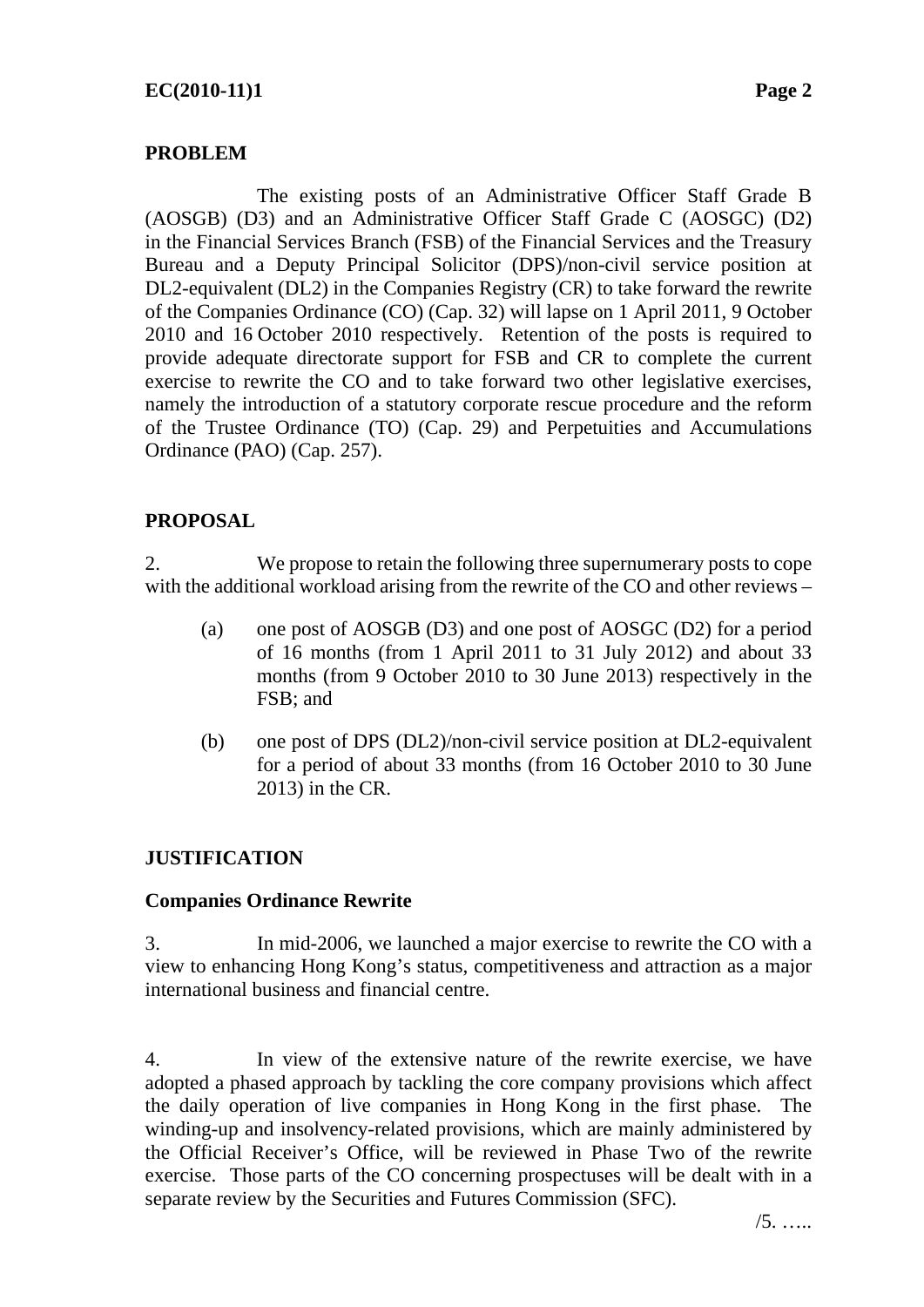5. We consider it important to take into account the views of stakeholders and the general public in the process of the rewrite. In this connection, we have benefited from the advice of the Standing Committee on Company Law Reform (SCCLR), as well as that of five dedicated Working Group/Advisory Groups<sup>1</sup>. The Legislative Council (LegCo) Panel on Financial Affairs has been briefed on the progress of the exercise on different occasions.

6. We conducted three public consultations in 2007 and 2008 to invite views on issues relating to a number of complex subjects<sup>2</sup>. The final proposals have been incorporated into draft clauses of the Companies Bill (CB) for further consultation. Given that the draft CB is lengthy, we are conducting the public consultation in two phases. The first phase was launched on 17 December 2009 and ended on 16 March 2010. The second phase three-month consultation covering the other half of the CB will be launched in late April 2010. Taking into account the comments received during the consultations, we will fine-tune the CB with a view to introducing it into LegCo by end 2010. If it is enacted by July 2012, a number of subsidiary legislation will have to be drafted and passed in the 2012-13 legislative year before the CB can come into operation.

7. Meanwhile, in order to tie in with the launch of the CR's services for electronic incorporation of companies and filing of documents in early 2011, we introduced the Companies (Amendment) Bill 2010 into LegCo in February 2010. The Bill, together with the Business Registration (Amendment) Bill 2010 which aims to facilitate the provision of one-stop service for company incorporation and business registration, is currently being studied by a Bills Committee.

### **Review of the Trustee Ordinance**

8. Since early 2008, we have been reviewing the trust law regime in Hong Kong, mainly to amend and modernise the TO and PAO to provide a better framework for the operation of trusts in Hong Kong. The TO has not been substantially reviewed since its enactment in 1934. Some of its provisions, especially those concerning trustees' powers, are outdated. The PAO contains complex and outdated rules regarding perpetuities and accumulations of income. Other comparable common law jurisdictions, such as the United Kingdom and Singapore, have reformed their trust law in recent years.

/9. …..

 $\frac{1}{1}$  These include the Joint Government/Hong Kong Institute of Certified Public Accountants Working Group to review the accounting and auditing provisions of the CO and four Advisory Groups comprised representatives from relevant professional and business organisations, government departments, regulatory bodies, academics and members of the SCCLR.

<sup>2</sup> The subjects include:

<sup>(</sup>a) accounting and auditing provisions;

<sup>(</sup>b) company names, directors' duties, corporate directorship and registration of charges; and

<sup>(</sup>c) share capital, capital maintenance regime and court-free merger procedure.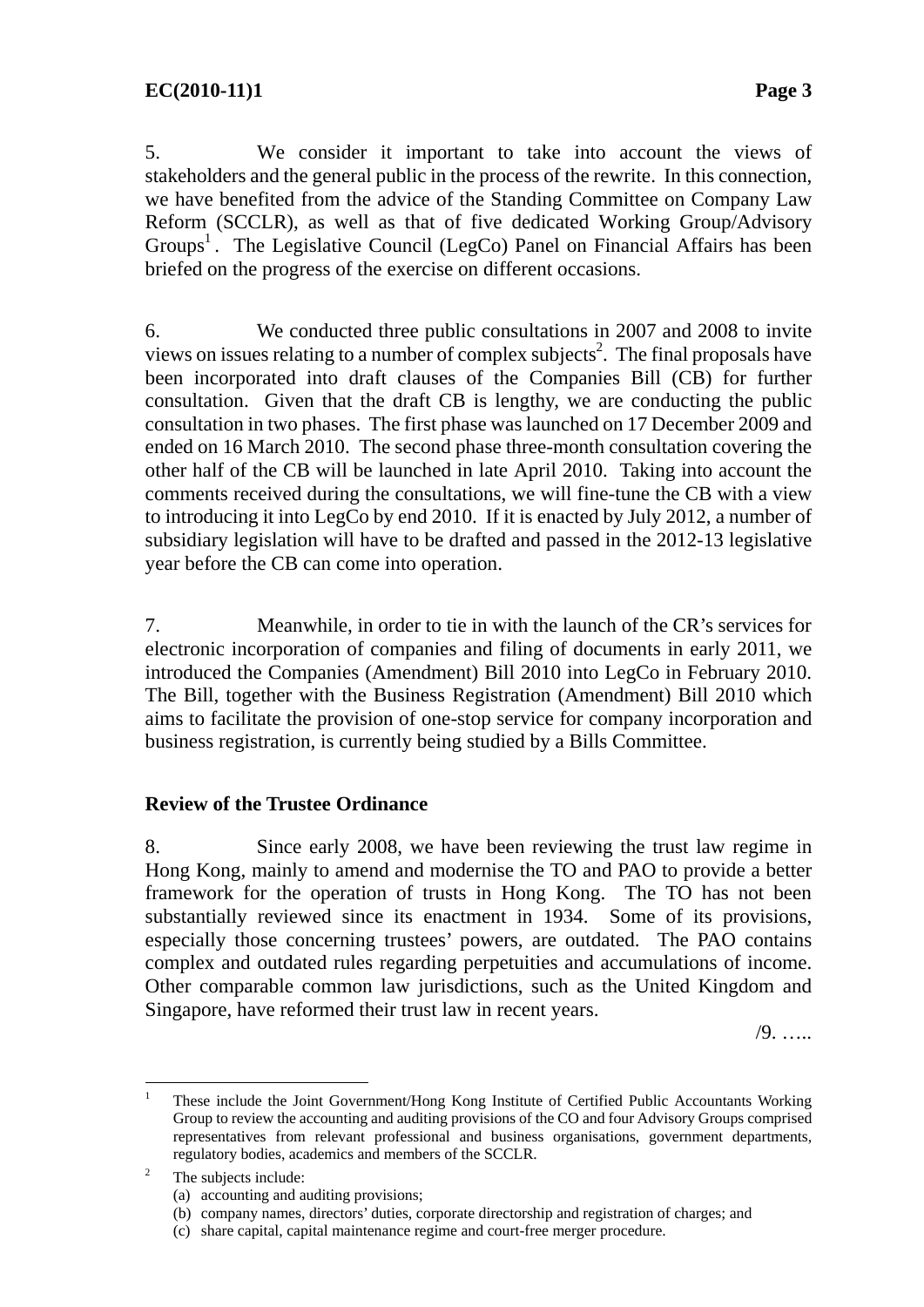9. Modernising our trust law will strengthen the competitiveness and attractiveness of our trust services industry. It will encourage more local and overseas settlors to choose Hong Kong law as the governing law for their trusts and to administer their trusts in Hong Kong. A modern and user-friendly TO will benefit the settlors, trustees and beneficiaries by providing more clarity and certainty in law. It will also provide all modern powers necessary for the efficient management of trusts.

10. We conducted a three-month public consultation on proposals to modernise the TO from June to September 2009. We briefed the LegCo Panel on Financial Affairs on the consultation conclusions in March 2010. We plan to introduce relevant legislative amendments into LegCo in 2011.

### **Corporate Rescue**

Encl. 1

11. In response to the global financial crisis and the likely increase in companies facing financial difficulty, the Government adopted the recommendation made by the Task Force on Economic Challenges in January 2009 to advance the review of the introduction of a corporate rescue procedure to facilitate companies with viable long-term business prospects, but in short term financial difficulty, to turn around or restructure.

12. We conducted a three-month public consultation on the review of legislative proposals on corporate rescue procedure from October 2009 to January 2010. We received over 50 submissions and are analysing the responses with a view to issuing the consultation conclusions in mid-2010. We aim to brief the LegCo Panel on Financial Affairs shortly thereafter. Pending the outcome of the review, we plan to introduce the relevant Bill into LegCo in 2011.

### **The need to retain three supernumerary directorate posts**

13. With LegCo support, a dedicated Companies Bill Team (CBT) was formed in mid-2006 to take forward the rewrite of the CO. The CBT has two integrated Policy and Legal Research Divisions. Each division comprises one AOSGC plus one DPS/non-civil service position at DL2-equivalent. The organisation chart of the CBT is at Enclosure 1.

14. A total of three supernumerary directorate posts/non-civil service directorate position have been created in the CBT. These posts are due to lapse from October 2010 to April 2011. We have critically reviewed the need for retaining these posts upon their expiry and see the need for retaining them for a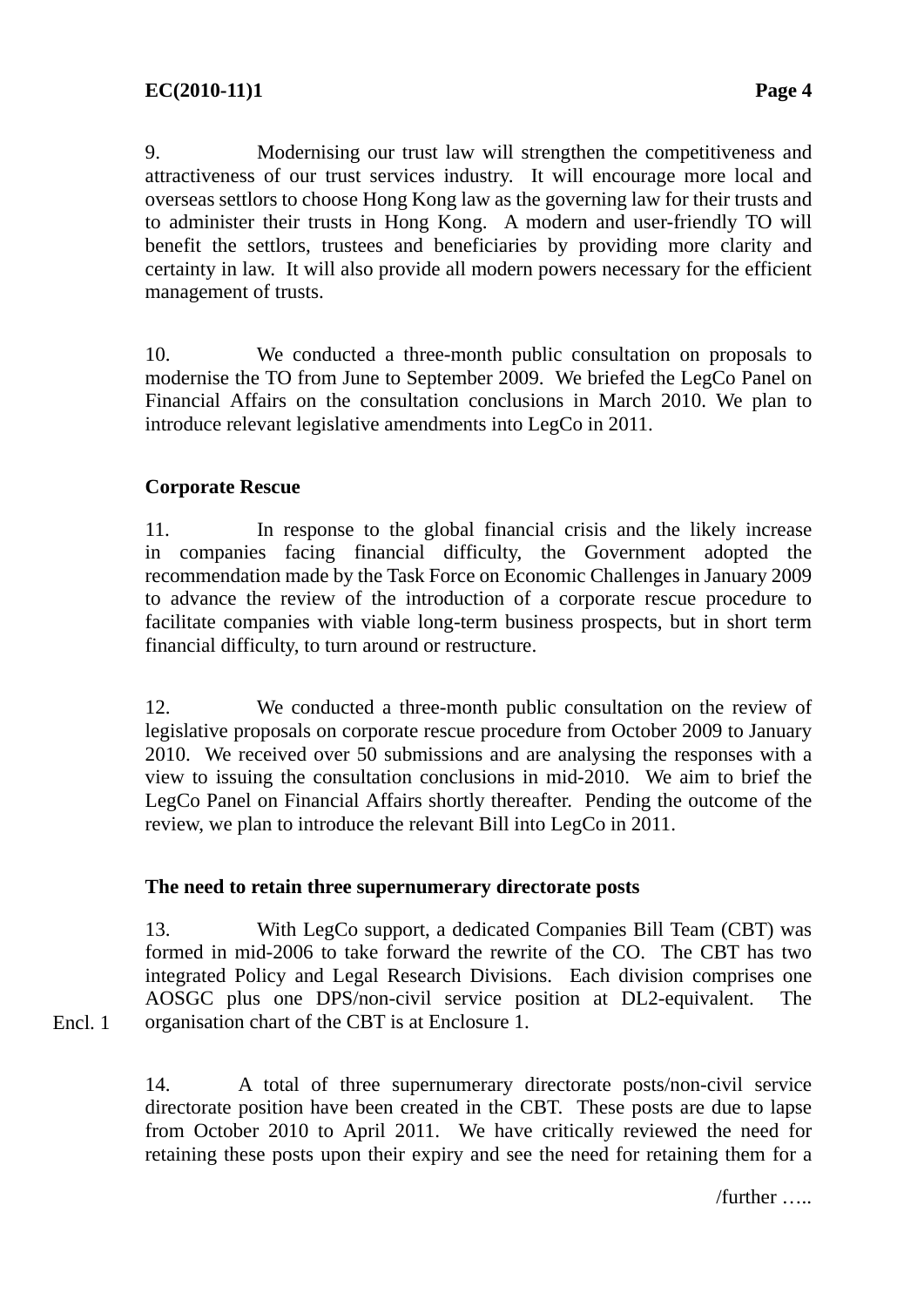further 16 to about 33 months. Detailed justifications for the individual directorate posts are set out in paragraphs 15 to 32 below.

### *Retention of one supernumerary post of AOSGB in the FSB*

15. The supernumerary AOSGB post (i.e. Deputy Secretary (Financial Services)3 (DS(FS)3)) in the FSB will lapse on 1 April 2011. DS(FS)3 is the head of the CBT and is responsible for spearheading the rewrite exercise, providing high level policy steer and management of this large-scale project. The CB is a major and complex piece of draft legislation and will have wide-reaching implications for a broad spectrum of stakeholders, including over 770 000 companies. It is expected that Bill will be subject to intensive scrutiny by a Bills Committee after being introduced into LegCo by the end of 2010. There is a need to keep the CBT to assist LegCo in scrutinising the Bill. It is essential for the CBT to continue to be headed by a senior directorate officer pitched at the rank of AOSGB, who can provide sufficiently high level policy input.

16. At the same time, DS(FS)3 is leading the two other legislative exercises outlined above, namely the reform of the TO and PAO and the introduction of a statutory corporate rescue procedure. We plan to introduce those two Bills into LegCo in the 2010-11 legislative year. In particular, the proposed corporate rescue procedure involves controversial and complex issues, including the treatment of outstanding employees' entitlements, introduction of insolvent trading provisions, and rights of creditors, etc. It is necessary to have a senior directorate officer at the rank of AOSGB to spearhead this exercise.

17. At present, there are two other Deputy Secretaries (Financial Services) in FSB, i.e. Deputy Secretary (Financial Services)1 (DS(FS)1) and Deputy Secretary (Financial Services)2 (DS(FS)2), in the FSB.

18. DS(FS)1 is mainly responsible for policy matters and legislation relating to securities and futures sector, banking sector and financial market development. Within these policy areas, there are a number of key initiatives currently underway. These include the proposed establishment of an Investor Education Council and a Financial Dispute Resolution Centre; proposed transfer of the public offering regime for structured products from the CO to the Securities and Futures Ordinance; the development of offshore Renminbi business, asset management industry, bond market, and Islamic finance; proposed statutory disclosure requirements for price sensitive information of listed companies; proposed enhancements to the Deposit Protection Scheme; and proposed operational model for implementing a scripless securities market in Hong Kong.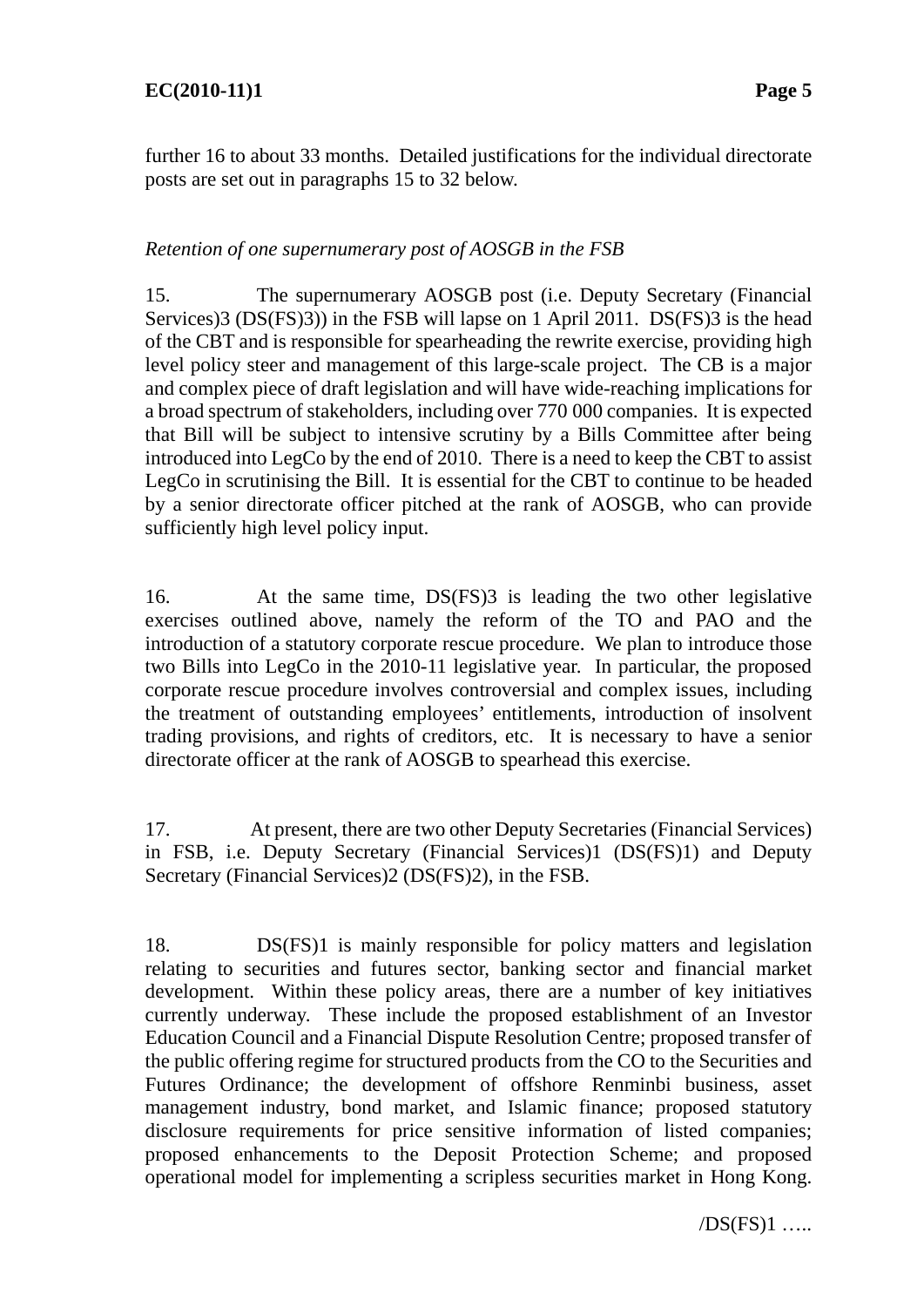DS(FS)1 also co-ordinates the formulation and implementation of policies and initiatives in relation to financial co-operation and integration between Hong Kong and the Mainland. In addition, he oversees co-ordination on follow-up work related to Hong Kong's participation in relevant international and regional financial fora including G20, Financial Stability Board, Asia-Pacific Economic Cooperation and Asian Development Bank, International Monetary Fund, and Organisation for Economic Co-operation and Development.

19. DS(FS)2 is mainly responsible for policy matters and legislation relating to the insurance and accountancy sectors, Mandatory Provident Fund (MPF) schemes and other retirement schemes, anti-money laundering in respect of the financial sectors, census and statistics, and insolvency administration. There are a number of key initiatives currently underway, including the proposed anti-money laundering legislation in respect of the financial sectors, proposed establishment of an independent Insurance Authority and a policyholders' protection fund; and planned implementation of the portability proposal to increase employees' control of their MPF investment.

20. The workload arising from these initiatives, in addition to on-going commitments such as liaison with the Hong Kong Monetary Authority, Official Receiver's Office, SFC and Financial Reporting Council, facilitation of Hong Kong's financial service suppliers to explore opportunities made available under the Mainland and Hong Kong Closer Economic Partnership Arrangement, etc., will already fully occupy the two DS(FS)s over the next few years. In view of this, it would be unrealistic for them to take on the CO rewrite, the reform of TO and PAO, and the introduction of a statutory corporate rescue procedure.

21. Given that high level policy input is required for the above three tasks, the complexity and the controversy involved, and that all the main legislations arising from the three tasks are expected to be passed no later than summer 2012, we propose to retain the supernumerary AOSGB post (i.e. DS(FS)3) in the FSB for a further period of 16 months till 31 July 2012 to serve as the head of the CBT and to take forward the CO rewrite, the TO/PAO reform and the introduction of a statutory corporate rescue procedure. The proposed job description of the post during the 16 months is at Enclosure 2.

Encl. 2

### *Retention of one supernumerary post of AOSGC in the FSB*

22. As mentioned in paragraph 13 above, the CBT has two integrated Policy and Legal Research Divisions. Each of the divisions includes an AOSGC, who reports to and assists DS(FS)3 in the discharge of the functions under the CBT.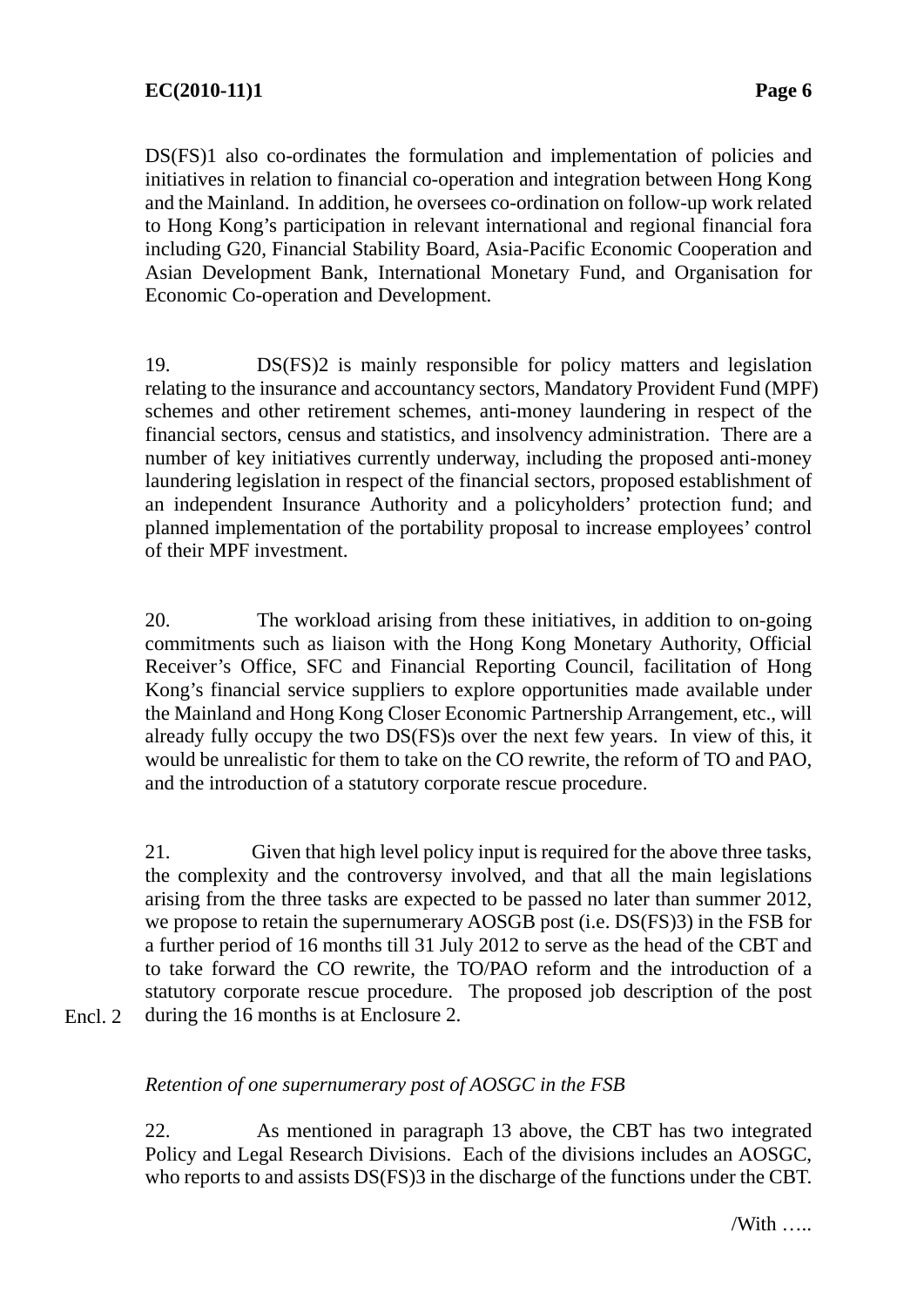With the CB to be introduced into LegCo by end 2010, we expect that the two teams will be heavily engaged in assisting LegCo's scrutiny of the CB. Also, according to our current planning, over 10 pieces of subsidiary legislation will be submitted to LegCo following passage of the CB. We will need a dedicated directorate officer pitched at the rank of AOSGC to provide support for the policy work and lead the preparation of the subsidiary legislation, to engage the stakeholders and conduct consultations, and to steer them through the legislature to ensure sufficient policy input is provided.

23. One of the AOSGC posts in the integrated Policy and Legal Research Divisions (i.e. Principal Assistant Secretary (Financial Services)6 (PAS(FS)6)) is a supernumerary post which will lapse on 9 October 2010. PAS(FS)6 is currently assisting DS(FS)3 with Bills Committee work for the Companies (Amendment) Bill 2010, whilst also being heavily involved in the reform of the TO and PAO mentioned in paragraphs 8 to 10 above by assisting DS(FS)3 in preparing the relevant legislative amendments for introduction into LegCo.

24. At present, there are six Principal Assistant Secretaries (PAS(FS)s) in the FSB (excluding PAS(FS)6) overseeing different portfolios, including securities and futures, banking, insurance, accountancy, mandatory provident funds, and companies-related matters. Their existing job descriptions are set out in Enclosure 3. One of the PAS(FS)s, namely PAS(FS)4, is being partially deployed to one of the integrated Policy and Legal Research Divisions, apart from her other responsibilities covering insolvency policy and administration, accountancy sector policy and legislation, as well as legislative proposals on the corporate rescue procedure (mentioned in paragraphs 11 to 12 above), among others. Encl. 3

> 25. We have critically examined whether PAS(FS)4 or other PASs in the FSB can absorb the work of PAS(FS)6 upon its expiry. However, since the other PASs are already stretched to their limits given the workload arising from various new initiatives and numerous on-going commitments as highlighted in paragraphs 18 and 19 above, it is not viable to assign the work of PAS(FS)6 to another AOSGC in the FSB without adversely affecting the discharge of their current duties.

26. We therefore propose to retain the supernumerary AOSGC post (PAS(FS)6) for about 33 months till 30 June 2013 so that he or she can see through the preparation and passage of the subsidiary legislation and for preparing for commencing the CB after its enactment. The proposed job description of the post during the 33 months is at Enclosure 4. The organisation chart of FSB is at

Enclosure 5. Encl. 5

Encl. 4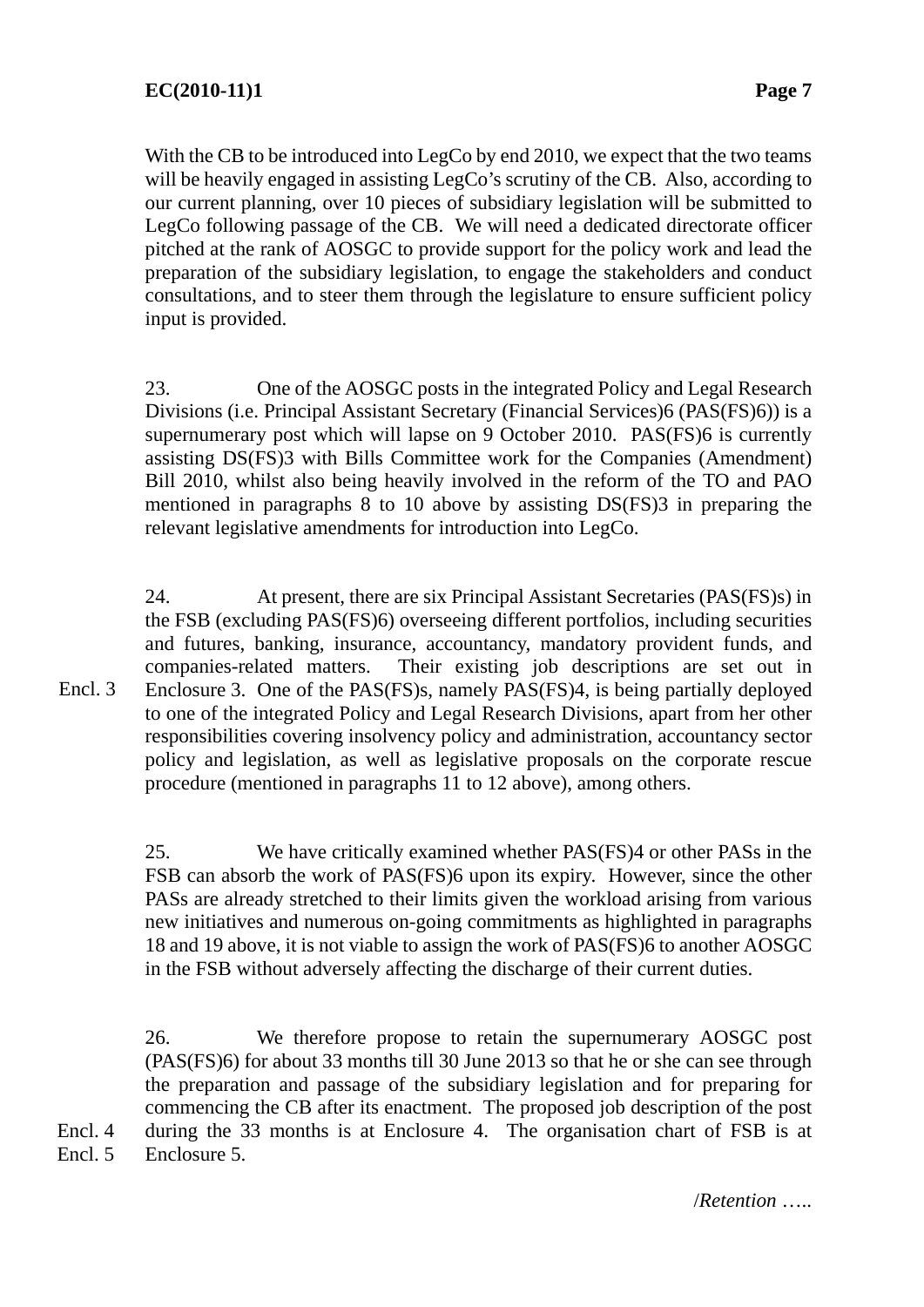*Retention of one supernumerary post of DPS*/*non-civil service position at DL2-equivalent in the CR* 

27. The legal research function in the CBT is a significant and essential part of the rewrite exercise. In this respect, the legal officers in each of the two divisions under the CBT have to be supervised by a DPS. The two DPSs report to the Registrar of Companies and DS(FS)3 in the discharge of their functions under the CBT. As mentioned in paragraph 22 above, we expect the two DPSs to be heavily involved when the CB is scrutinised by LegCo.

28. One of the DPSs in the CBT (i.e. DPS (Company Law Reform)2) is a supernumerary post of DPS/non-civil service position at DL2-equivalent and the post will lapse on 16 October 2010. It is currently filled by a non-civil service contract staff because there was no suitable candidate within the Solicitor Grade to fill the post.

29. At present, the CR has seven directorate officers, namely the Registrar of Companies (D4), Registry Manager (D2), Business Manager at the rank of Chief Treasury Accountant (D1), Registry Solicitor at the rank of DPS (DL2), Assistant Principal Solicitor (Legal Services) (DL1), DPS (Company Law Reform)1 (DL2) and DPS (Company Law Reform)2. DPS (Company Law Reform)1, in addition to serving as the Secretary to the SCCLR, has also been redeployed to take up the DPS post in one of the divisions in the CBT.

30. The posts of the Registry Manager and Business Manager do not require legal training and are not filled by legal professionals; hence, they cannot absorb the work of DPS (Company Law Reform)2 upon its expiry.

31. As regards the Registry Solicitor and Assistant Principal Solicitor, they are responsible for giving legal support to the Registrar of Companies and the CR staff as regards the daily operation and enforcement actions of the Registry. Both officers are also responsible for providing legal advice on policy matters, issues relating to licences granted to guarantee companies, company name complaints, restoration, deregistration and striking off of companies. Given their workload, it is impossible to absorb the work of DPS (Company Law Reform)2 by the two legally trained directorate officers in CR, without adversely affecting the operation of the CR.

32. Consequently, we propose to retain the supernumerary DPS post/non-civil service position at DL2-equivalent (DPS (Company Law Reform) 2)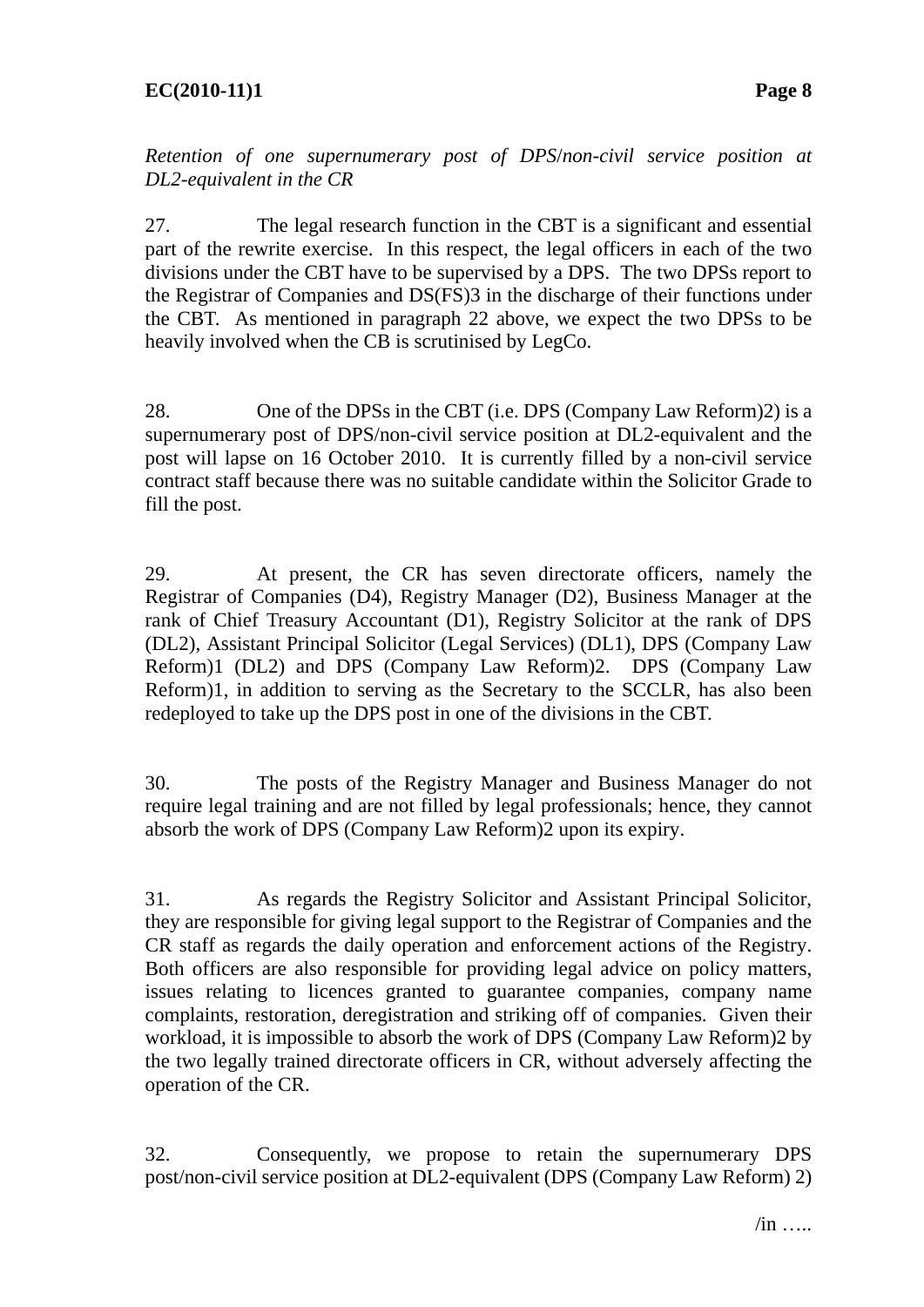in the CBT. After critically reviewing the anticipated workload, and the need for the DPS (Company Law Reform) 2 to brief relevant stakeholders after enactment of the new CB, including in particular the changes involved in the new capital regime in the CB, and to prepare guidelines, internally and externally, on the operation requirements and transitional arrangements after the CB is passed, we propose that the post be retained for about 33 months till 30 June 2013. The proposed job description of the post is at Enclosure 6. The organisation chart of CR is at

- Encl. 6
- Enclosure 7. Encl. 7

#### *Non-directorate support*

33. In addition to the five directorate posts (including two which are made available through re-deployment as mentioned in paragraphs 24 and 29 above), the CBT is currently supported by eight non-directorate officers, namely two Senior Administrative Officers, three Senior Solicitors, two Solicitors and one Administrative Officer<sup>3</sup>. Among these posts, one Senior Administrative Officer, two Senior Solicitors and one Solicitor are re-deployed from within the FSB or CR. The remaining four (i.e. one Senior Administrative Officer post, one non-civil service Senior Solicitor, one non-civil service Solicitor and one Administrative Officer post) are time-limited. In view of operational need, we have extended the terms of the non-civil service Senior Solicitor and Solicitor for 18<sup>4</sup> and 24 months which will expire in March 2011 and September 2010 respectively.

34. We will, having regard to the actual workload and operational needs, decide whether the four time-limited posts/non-civil service positions need to be further retained. In any case, they will not be retained beyond the passage of all the subsidiary legislation (i.e. target by June 2013).

### **FINANCIAL IMPLICATIONS**

35. The proposed retention of three supernumerary directorate posts will involve an amount of an additional notional annual mid-point salary of \$4,675,800 as follows –

/**Rank** …..

 3 As stated in the ESC paper EC(2005-06)9, the CBT was supported by nine non-directorate officers in the beginning, with five met by re-deployment and four through creation of time-limited post/non-civil service positions. Some of these posts have lapsed and only seven are remaining currently. In addition to these posts, one Administrative Officer post was on loan from the Civil Service Bureau with effect from late June 2009 and part of its duties is related to the Companies Ordinance Rewrite. Starting from 1 April 2010, the time-limited post was created in FSB.

<sup>4</sup> From the total manpower requirement perspective, the additional duration involved should just be two months since there is another Senior Solicitor post which was originally intended to be created for 36 months but it lapsed after 20 months upon the resignation of the post holder. Instead of recruiting a new Senior Solicitor, we have just retained the current Senior Solicitor for a longer period.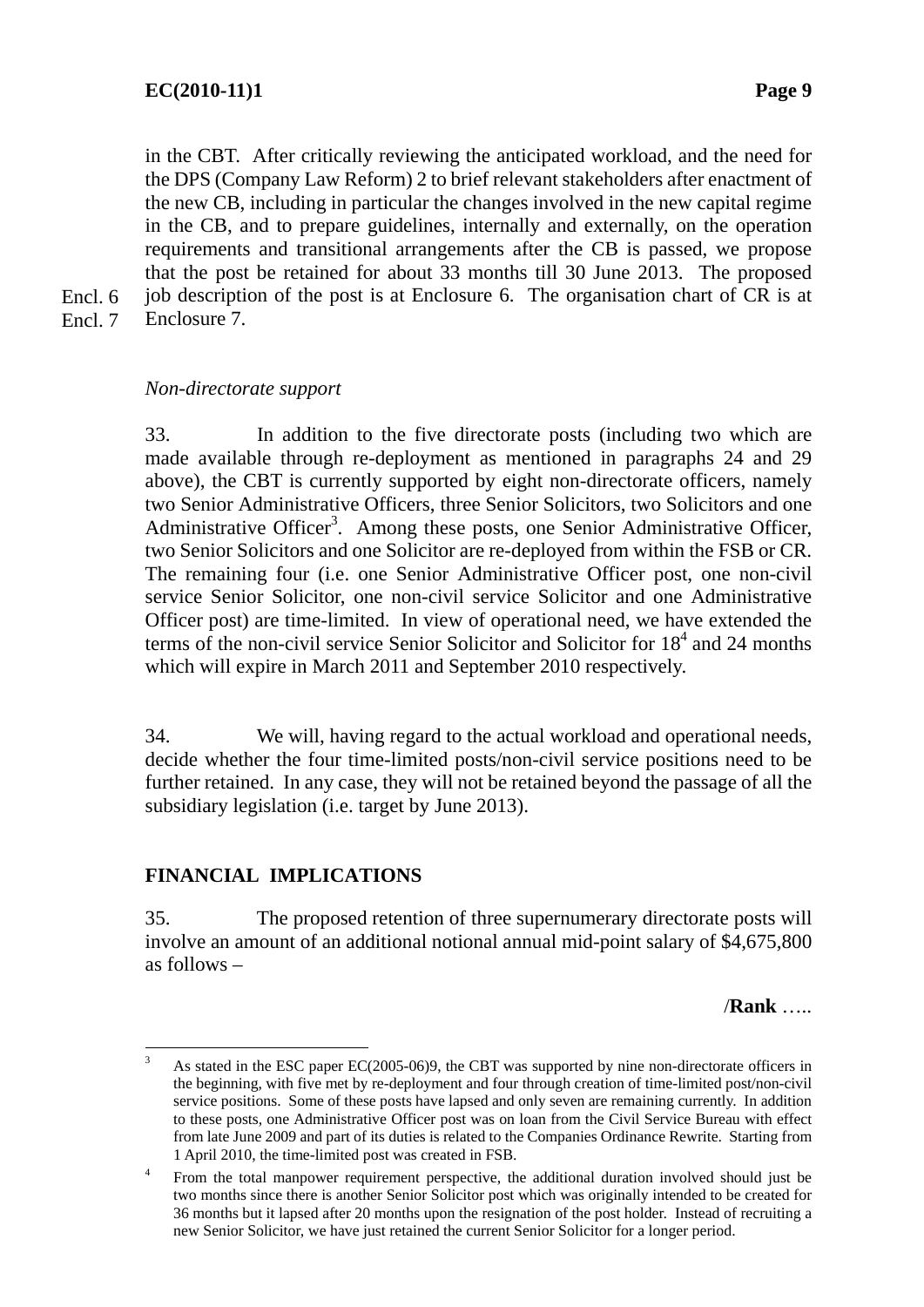| <b>Rank</b>                                                           | <b>Notional Annual</b><br><b>Mid-point Salary</b><br>\$ | <b>Duration</b><br>(months) | No. of<br>posts |
|-----------------------------------------------------------------------|---------------------------------------------------------|-----------------------------|-----------------|
| AOSGB (D3)                                                            | 1,716,840                                               | 16                          | 1               |
| $AOSGC$ (D2)                                                          | 1,479,480                                               | 33                          |                 |
| $DPS$ $(DL2)$ /<br>non-civil service<br>position at<br>DL2-equivalent | 1,479,480                                               | 33                          |                 |
|                                                                       | 4,675,800                                               |                             | 3               |

The full annual average staff cost, including salaries and staff on-costs, is \$6,644,000.

36. As stated in the ESC paper EC(2005-06)9, the original total estimated cost of the rewrite exercise was about \$89 million to \$91 million and the cost is being met by the CR Trading Fund. As at February 2010, the actual cost was around  $$63$  million and we project the total actual cost for the relevant posts<sup>5</sup> to be around  $$72$  million<sup>6</sup> which is lower than the original estimate of \$89 million to \$91 million.

37. For the proposed retention of three supernumerary directorate posts, the estimated additional cost is about \$15 million. The cost is to be met by the CR Trading Fund, except for 25% of the staff cost of the AOSGB and the AOSGC which is to be absorbed by the FSB internally. This is because part of the duties of the AOSGB and the AOSGC is not related to the rewrite of the CO and hence it is outside the ambit of the CR Trading Fund to meet this portion of the requirements. The cost for the three directorate posts to be met by the CR Trading Fund is therefore around \$13 million. A summary table on directorate staffing requirements for the rewrite of the CO is at Enclosure 8.

Encl. 8

### **ESTABLISHMENT CHANGES**

38. The establishment changes in the FSB and CR for the last two years are as follows –

/Establishment …..

 $\overline{a}$ 5 The posts extension mentioned in this paper is not included.

<sup>6</sup> The projection is based on the existing salary level and does not include any factor of salary adjustment.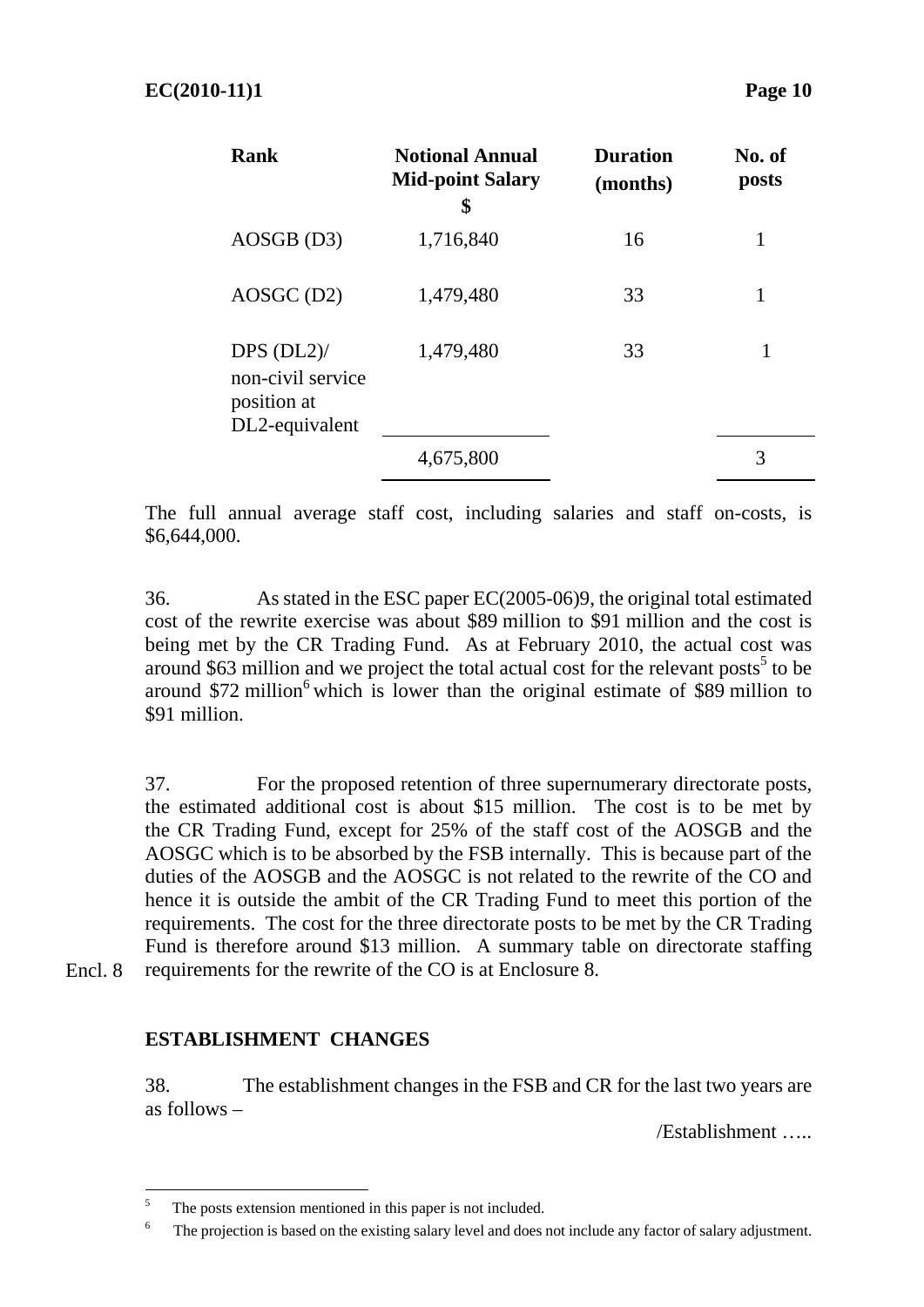| Establishment | Number of posts                  |                       |                        |  |  |  |
|---------------|----------------------------------|-----------------------|------------------------|--|--|--|
| (Note)        | Existing<br>(as at 1 April 2010) | As at<br>1 April 2009 | As at<br>1 April 2008  |  |  |  |
| <b>FSB</b>    |                                  |                       |                        |  |  |  |
| A             | $12 + (3)$ #                     | $12 + (3)$            | $12 + (2)$<br>51<br>88 |  |  |  |
| B             | 57                               | 53                    |                        |  |  |  |
| $\mathsf{C}$  | 91                               | 89                    |                        |  |  |  |
| <b>Total</b>  | $160 + (3)$                      | $154 + (3)$           | $151 + (2)$            |  |  |  |
| CR            |                                  |                       |                        |  |  |  |
| $\mathbf{A}$  | 6#                               | 6                     | 6                      |  |  |  |
| B             | 30                               | 29                    | 29                     |  |  |  |
| $\mathcal{C}$ | 253                              | 254                   | 254                    |  |  |  |
| <b>Total</b>  | 289                              | 289                   | 289                    |  |  |  |

Note:

- A ranks in the directorate pay scale or equivalent
- B non-directorate ranks the maximum pay point of which is above MPS Point 33 or equivalent
- C non-directorate ranks the maximum pay point of which is at or below MPS Point 33 or equivalent
- ( ) number of supernumerary directorate post
- # as at 1 April 2010, there were no unfilled directorate posts in the FSB and CR

### **PUBLIC CONSULTATION**

39. The LegCo Panel on Financial Affairs was consulted on 8 April 2010. Members supported the proposed retention of the three supernumerary posts. Some Members urged the Government to introduce the CB into LegCo as soon as possible so as to give sufficient time for LegCo to scrutinise the Bill.

### **CIVIL SERVICE BUREAU COMMENTS**

40. The Civil Service Bureau supports the proposed retention of the three supernumerary directorate posts. The grading and ranking of the proposed posts are considered appropriate having regard to the level and scope of responsibilities required.

/**ADVICE** …..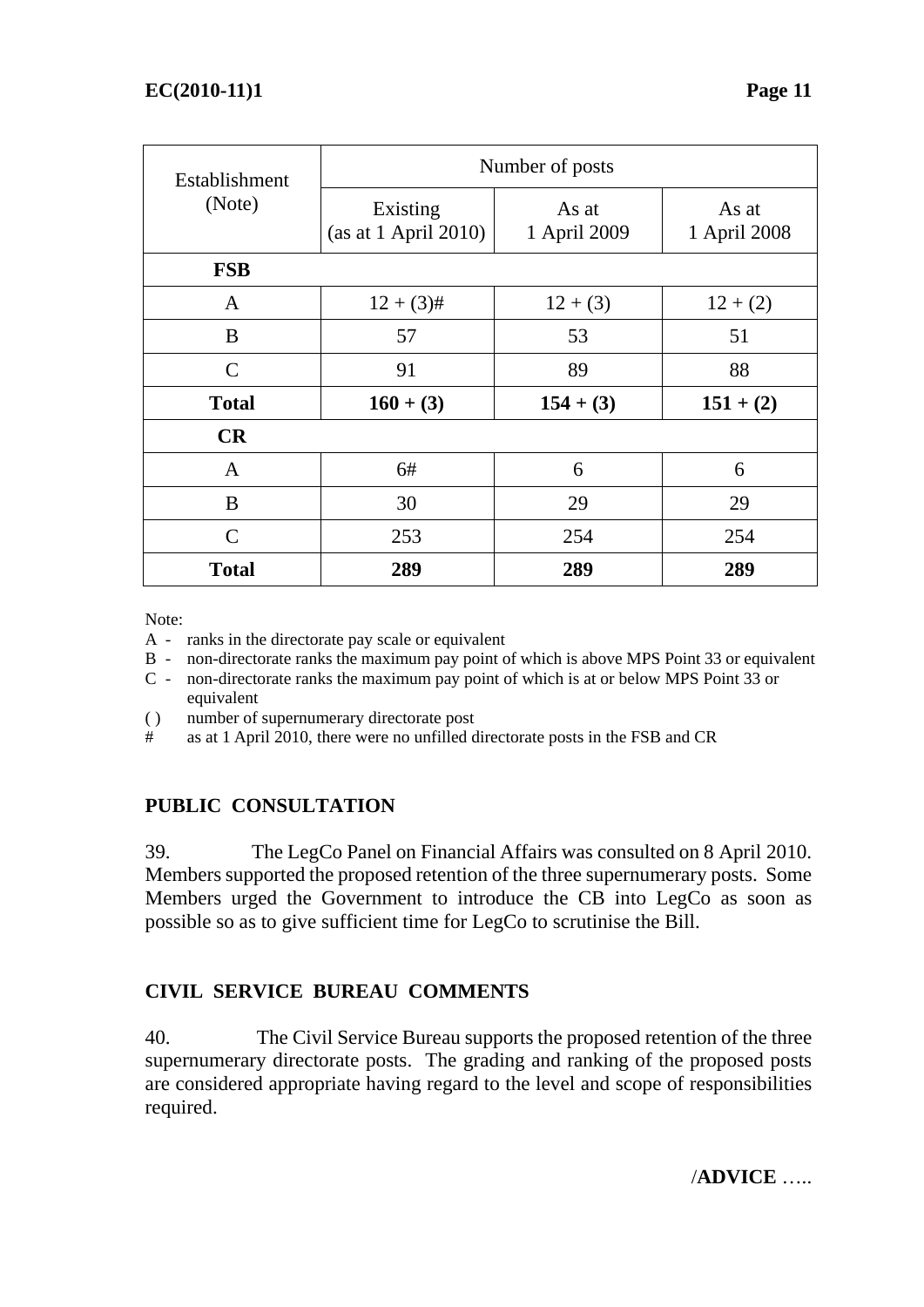### **ADVICE OF THE STANDING COMMITTEE ON DIRECTORATE SALARIES AND CONDITIONS OF SERVICE**

41. As the posts are proposed on a supernumerary basis, their retention, if approved, will be reported to the Standing Committee on Directorate Salaries and Conditions of Service in accordance with the agreed procedure.

-------------------------------------------

Financial Services and the Treasury Bureau April 2010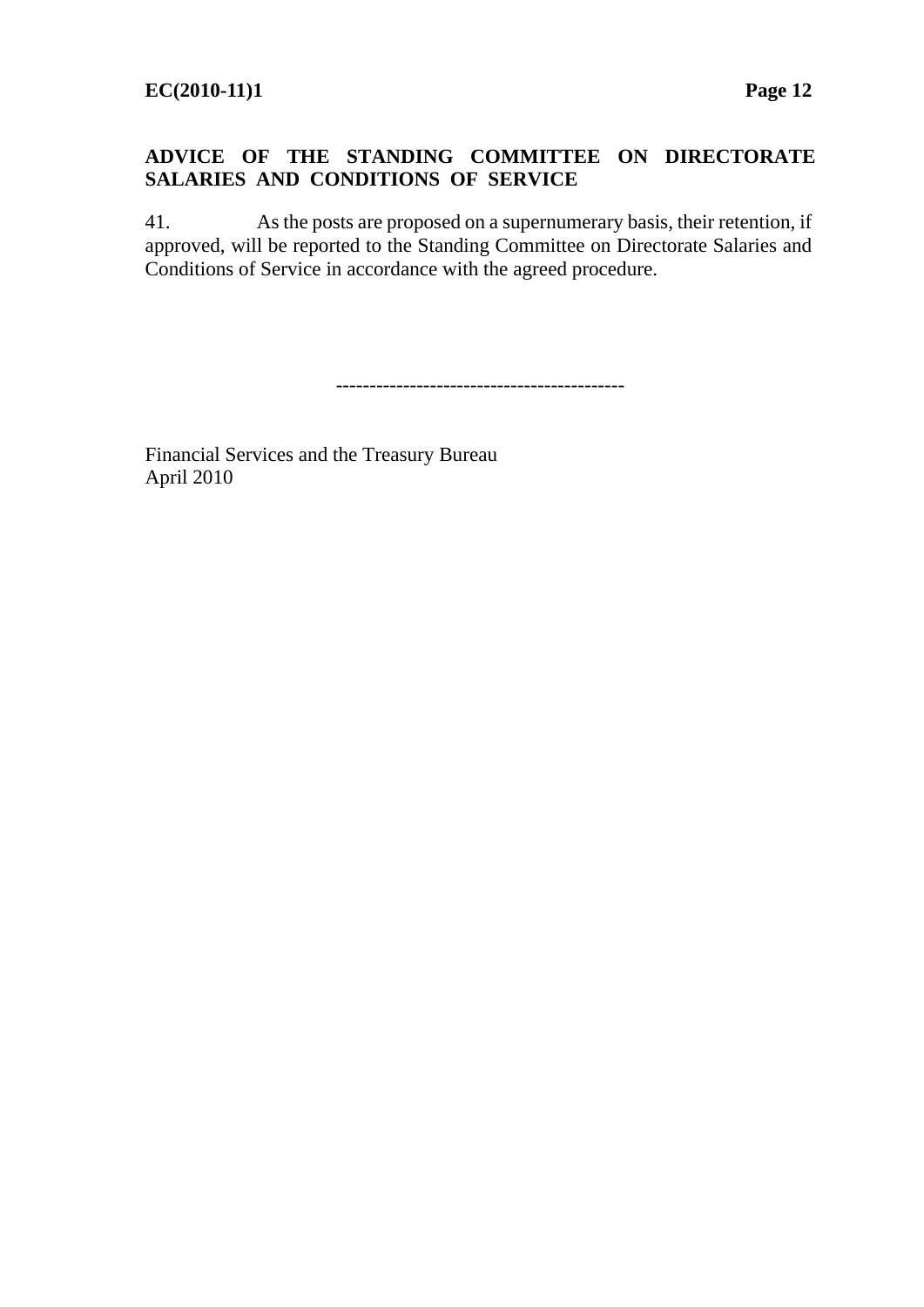#### **Organisation Chart of the Companies Bill Team**

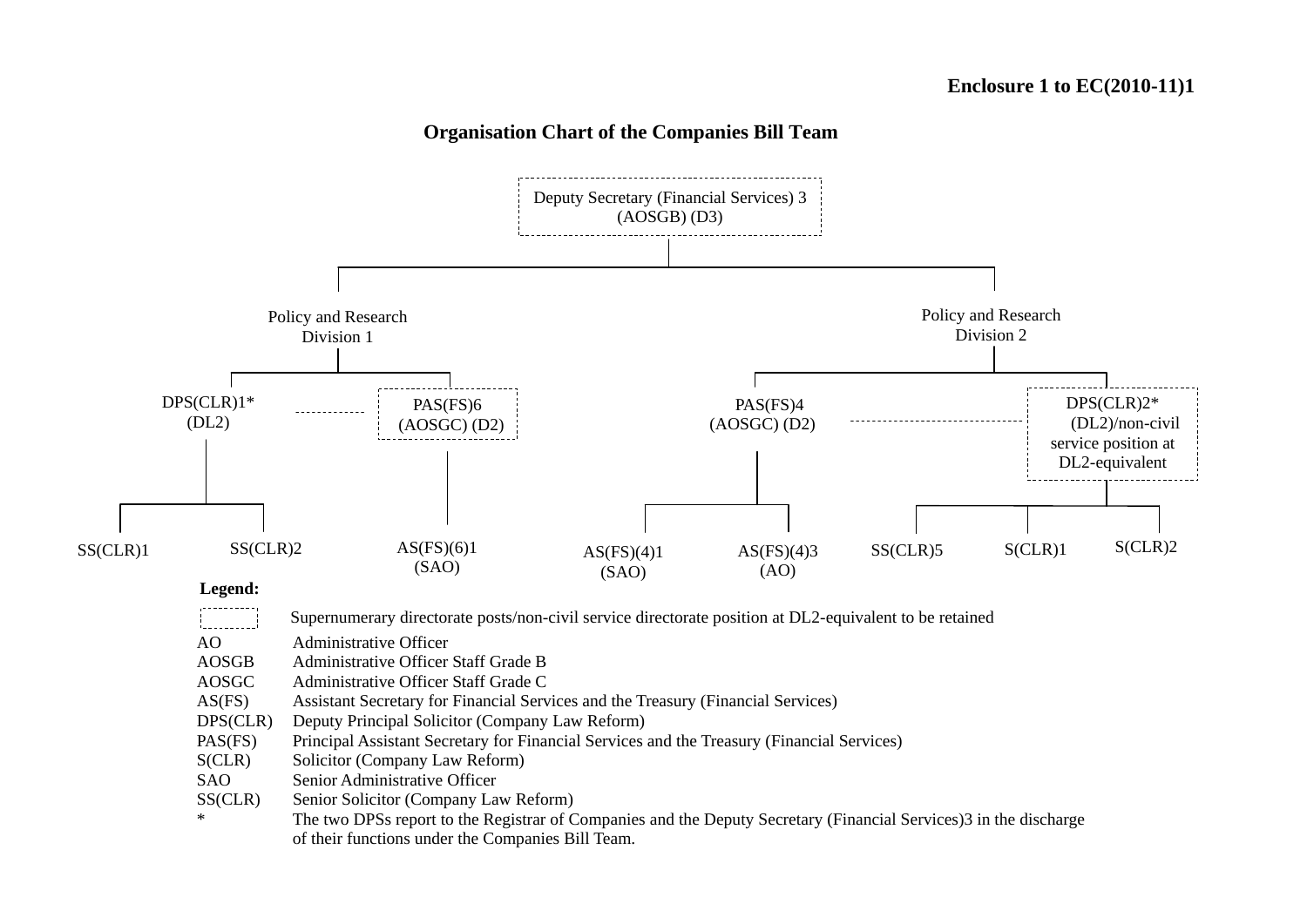### **Enclosure 2 to EC(2010-11)1**

### **Proposed Job Description Deputy Secretary (Financial Services) 3**

| Rank | : Administrative Officer Staff Grade B (D3)                                                                       |
|------|-------------------------------------------------------------------------------------------------------------------|
|      | <b>Responsible to: Permanent Secretary for Financial Services and</b><br>the Treasury (Financial Services) (PSFS) |

#### **Main Duties –**

 $\overline{a}$ 

- 1. To oversee the work of the Companies Bill Team.
- 2. To lead the Administration's team in assisting the Legislative Council (LegCo) in scrutinising the Companies Bill (CB).
- 3. To lead the Administration's team in assisting the LegCo in scrutinising the Trust Law (Miscellaneous Amendments) Bill Note.
- 4. To finalise corporate rescue legislative proposals and lead the Administration's team in assisting the LegCo in scrutinising the Corporate Rescue Bill Note.
- 5. To provide policy input to matters that arise during the scrutiny of the CB, the Trust Law (Miscellaneous Amendments) Bill and the Corporate Rescue Bill by the LegCo.
- 6. To co-ordinate efforts among various government bureaux and departments, regulators, professional bodies and other key stakeholders in assisting the LegCo in scrutinising the CB, the Trust Law (Miscellaneous Amendments) Bill and the Corporate Rescue Bill.
- 7. To undertake any other tasks as assigned by PSFS.

----------------------------------

Note The title of the Bill is only tentative and may be subject to change.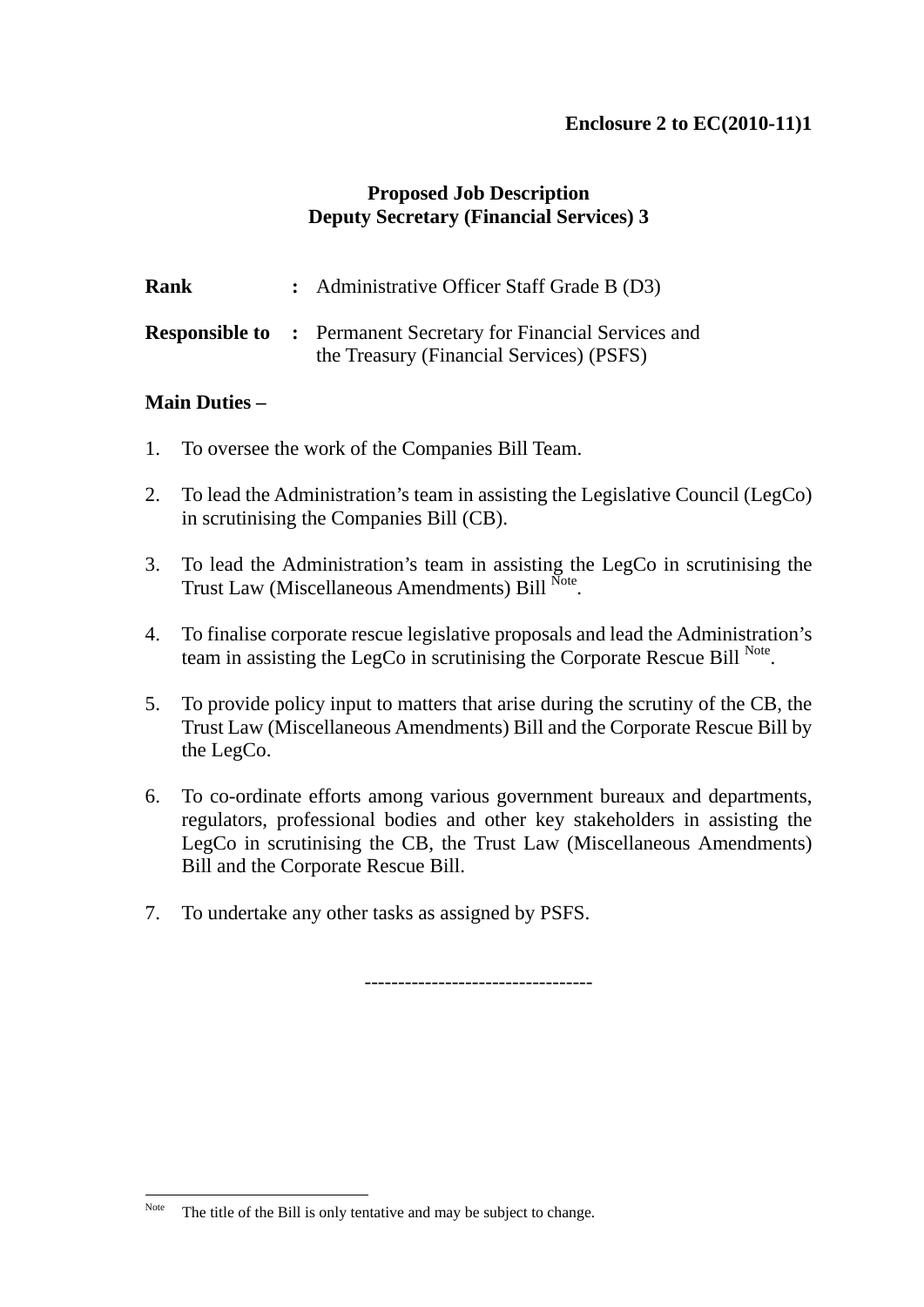### **Duties and Responsibilities of the Existing Principal Assistant Secretaries (Financial Services) (PAS(FS)s)**

 PAS(FS)1 is responsible for policy and matters relating to investor protection of the securities and futures markets. In addition, he/she provides policy input on supervision of intermediaries and of market operation, and deals with the housekeeping matters of the Securities and Futures Commission (SFC). He/She also co-ordinates the operation of the Securities and Futures Appeals Tribunal and the Market Misconduct Tribunal. He/she provides the secretariat support for the Process Review Panel (PRP) for SFC, and co-ordinates among the financial regulators on risk management matters.

2. PAS(FS)2 is responsible for listing related matters and liaison with the Hong Kong Exchanges and Clearing Limited. He/She is working on the proposed statutory disclosure requirements for price sensitive information of listed corporations, and the legislative proposals to transfer the offering regime for debentures in the form of structured products from the Companies Ordinance to the Securities and Futures Ordinance. He/She also oversees the development of commodities market in Hong Kong, and co-ordinates matters relating to financial co-operation with the Mainland, including implementation of the Mainland/Hong Kong Closer Economic Partnership Arrangement in the financial services sector.

3. PAS(FS)3 oversees policy and legislative matters over the insurance sector, the Mandatory Provident Fund (MPF) Schemes and the Occupational Retirement Schemes. The major projects coming on stream include the proposed establishment of an independent Insurance Authority and a policyholders' protection fund; and planned implementation of the portability proposal to increase employees' control of their MPF investment. He/she is also responsible for housekeeping matters of the Census and Statistics Department and providing support to the Council of Financial Regulators. Moreover, he/she is the secretary to the Advisory Committee on Human Resources Development in the Financial Services Sector.

4. PAS(FS)4 is partially deployed to one of the divisions in the Companies Bill Team to assist DS(FS)3 in taking forward the rewrite of the Companies Ordinance and corporate rescue review. Apart from those duties, he/she also assists DS(FS)2 in handling insolvency policy and administration,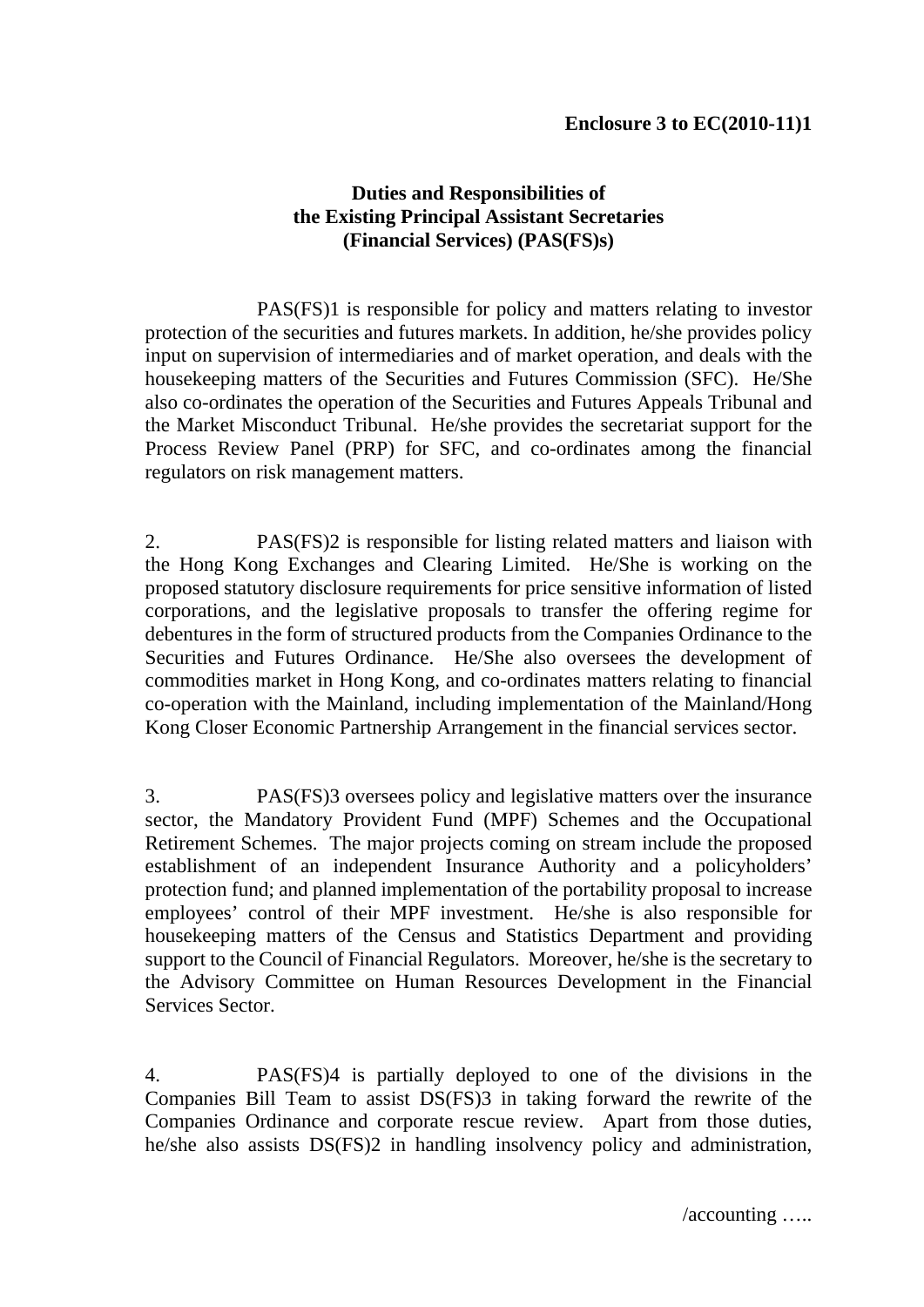accounting sector policy and legislation and corporate governance of unlisted companies. He/She deals with housekeeping matters of the Official Receiver's Office and the Financial Reporting Council (FRC), and oversees the secretariat support for the PRP for FRC.

5. PAS(FS)5 is responsible for the review and maintenance of Banking Ordinance, and liaison with the Hong Kong Monetary Authority on banking, monetary and other related issues. He/She oversees policy matters and legislation concerning the Deposit Protection Scheme as well as those relating to bond market development, Islamic finance, and Renminbi business in Hong Kong. In addition, he/she co-ordinates input from financial services perspective in connection with Hong Kong's participation in relevant international and regional forums, including G20, Financial Stability Board, International Monetary Fund, Asia-Pacific Economic Cooperation, Asian Development Bank, and Organisation for Economic Co-operation and Development.

6. PAS(FS)7 serves as the Secretary to the Central Coordinating Committee on Anti-Money Laundering and Counter Financing of Terrorism chaired by the Financial Secretary. He/She co-ordinates the proposed anti-money laundering (AML) legislation in respect of the financial sectors to address the deficiencies identified in the Financial Action Task Force (FATF) mutual evaluation conducted in 2007. He/She also acts as the co-ordinator and liaison contact for Hong Kong's participation in and inputs to the discussions of the FATF and other international forums on AML/Counter Financing of Terrorism (CFT). In addition, he/she assists in overseeing the implementation of AML/CFT policies in Hong Kong.

----------------------------------------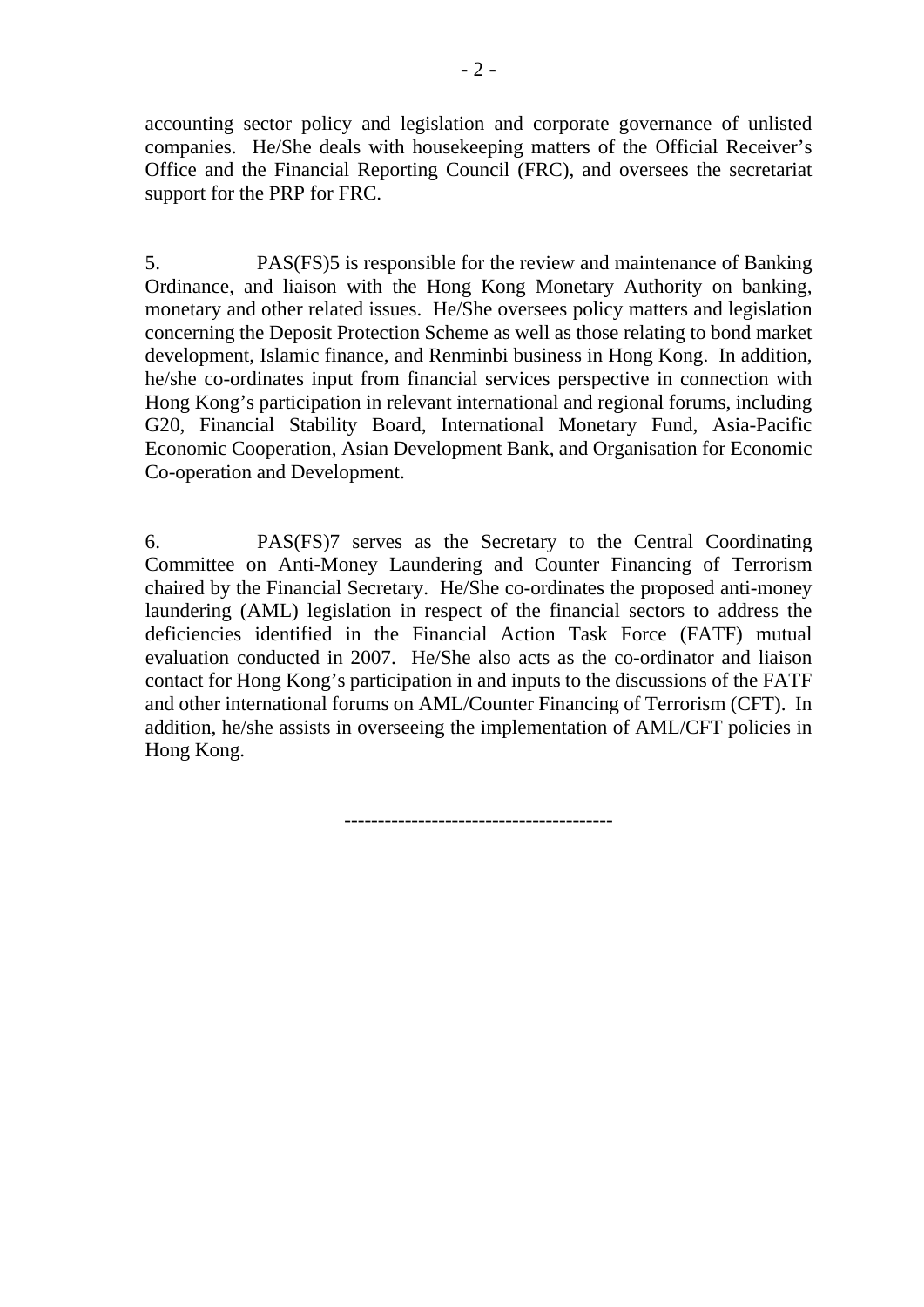### **Enclosure 4 to EC(2010-11)1**

### **Proposed Job Description Principal Assistant Secretary (Financial Services) 6**

**Rank** : Administrative Officer Staff Grade C (D2)

**Responsible to :** Deputy Secretary (Financial Services) 3 (DS(FS)3)

### **Main Duties –**

- 1. To deal with policy matters relating to the rewrite of the Companies Ordinance.
- 2. To prepare draft Companies Bill (CB) submissions to the Executive Council (ExCo) and Legislative Council (LegCo), etc.
- 3. To assist the LegCo in scrutinising the CB.
- 4. To prepare draft drafting instructions for the subsidiary legislation to be made under the CB and submissions to the ExCo and LegCo, and to oversee planning for implementation.
- 5. To prepare draft drafting instructions for the Trust Law (Miscellaneous Amendments) Bill  $^{Note}$  and submissions to the ExCo and LegCo, etc.
- 6. To assist the LegCo in scrutinising the Trust Law (Miscellaneous Amendments) Bill.
- 7. To deal with housekeeping matters of the Companies Registry.
- 8. To undertake any other tasks as assigned by DS(FS)3.

--------------------------------------

Note The title of the Bill is only tentative and may be subject to change.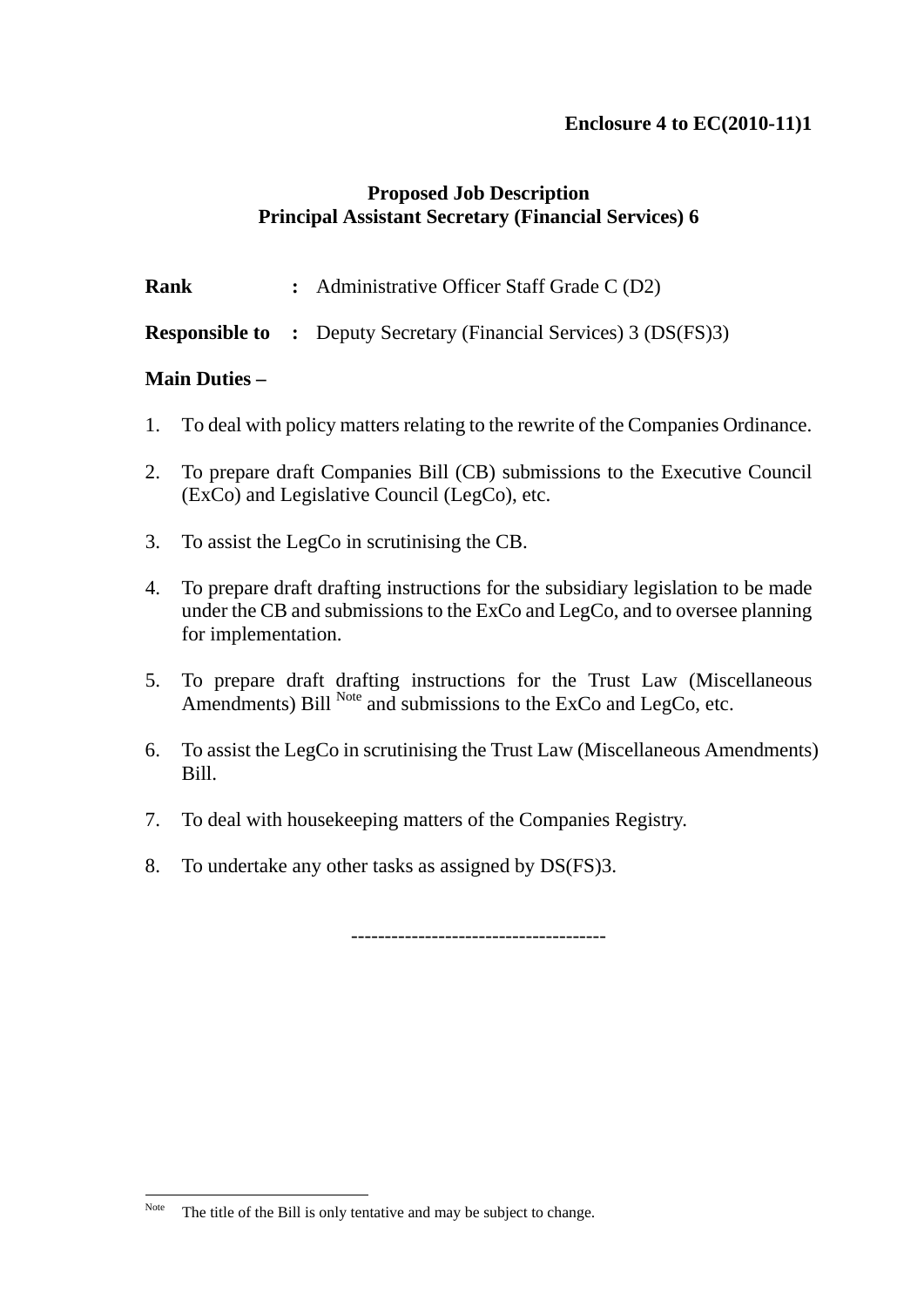#### **Organisation Chart of the Financial Services and the Treasury Bureau (Financial Services Branch)**



#### **Legend:** , . . . . . . . . . .

Supernumerary directorate posts to be retained 

AOSGA1 Administrative Officer Staff Grade A1

AOSGB1 Administrative Officer Staff Grade B1

AOSGB Administrative Officer Staff Grade B

AOSGC Administrative Officer Staff Grade C

PAS(FS) Principal Assistant Secretary for Financial Services and the Treasury (Financial Services)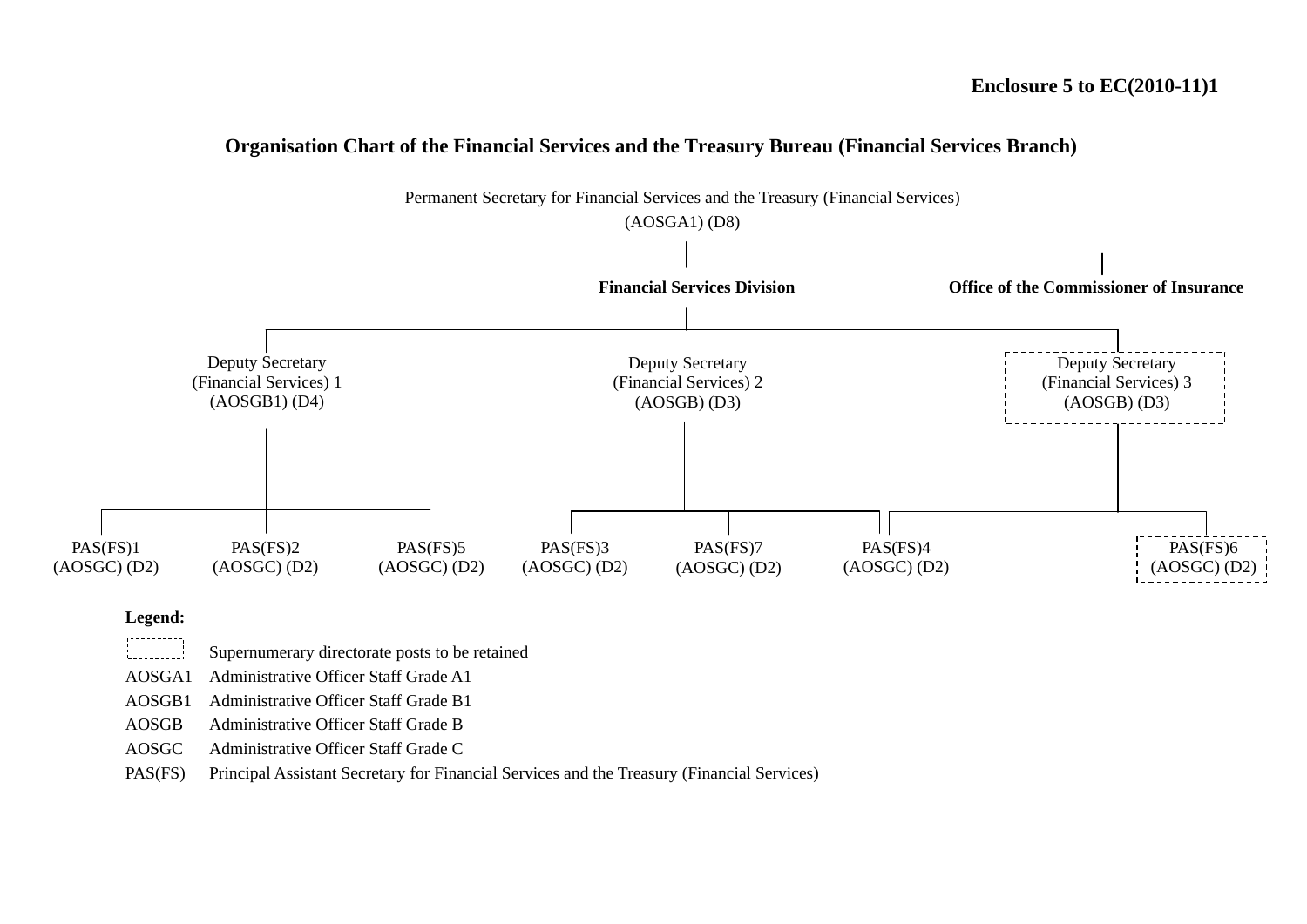### **Enclosure 6 to EC(2010-11)1**

### **Proposed Job Description Deputy Principal Solicitor (Company Law Reform)2**

| <b>Rank</b> | : Deputy Principal Solicitor (DL2)/non-civil service position at<br>DL2-equivalent                                                                     |
|-------------|--------------------------------------------------------------------------------------------------------------------------------------------------------|
|             | <b>Responsible to: Registrar of Companies (R of C) and Deputy Secretary</b><br>(Financial Services) $3 \text{ (DS(FS)}3$ ) in the discharge of his/her |

functions under the Companies Bill Team

### **Main Duties –**

- 1. To conduct legal research into matters arising from the rewrite of the Companies Ordinance.
- 2. To provide legal input and support to Principal Assistant Secretary (Financial Services) 4 and 6 regarding the drafting of the Companies Bill (CB), the liaison with other parties, etc.
- 3. To provide legal support for discussion of any matter relating to the CB by Executive Council and Legislative Council, etc.
- 4. To brief stakeholders on issues relating to the new CB before and after its passage.
- 5. To formulate guidelines, internally and externally, on the operation requirements and transitional arrangements after the passage of the CB.
- 6. To provide legal input and support to Principal Assistant Secretary (Financial Services) 4 and 6 regarding the drafting of subsidiary legislation.
- 7. To undertake any other tasks as may be assigned by the R of C or DS(FS)3.

--------------------------------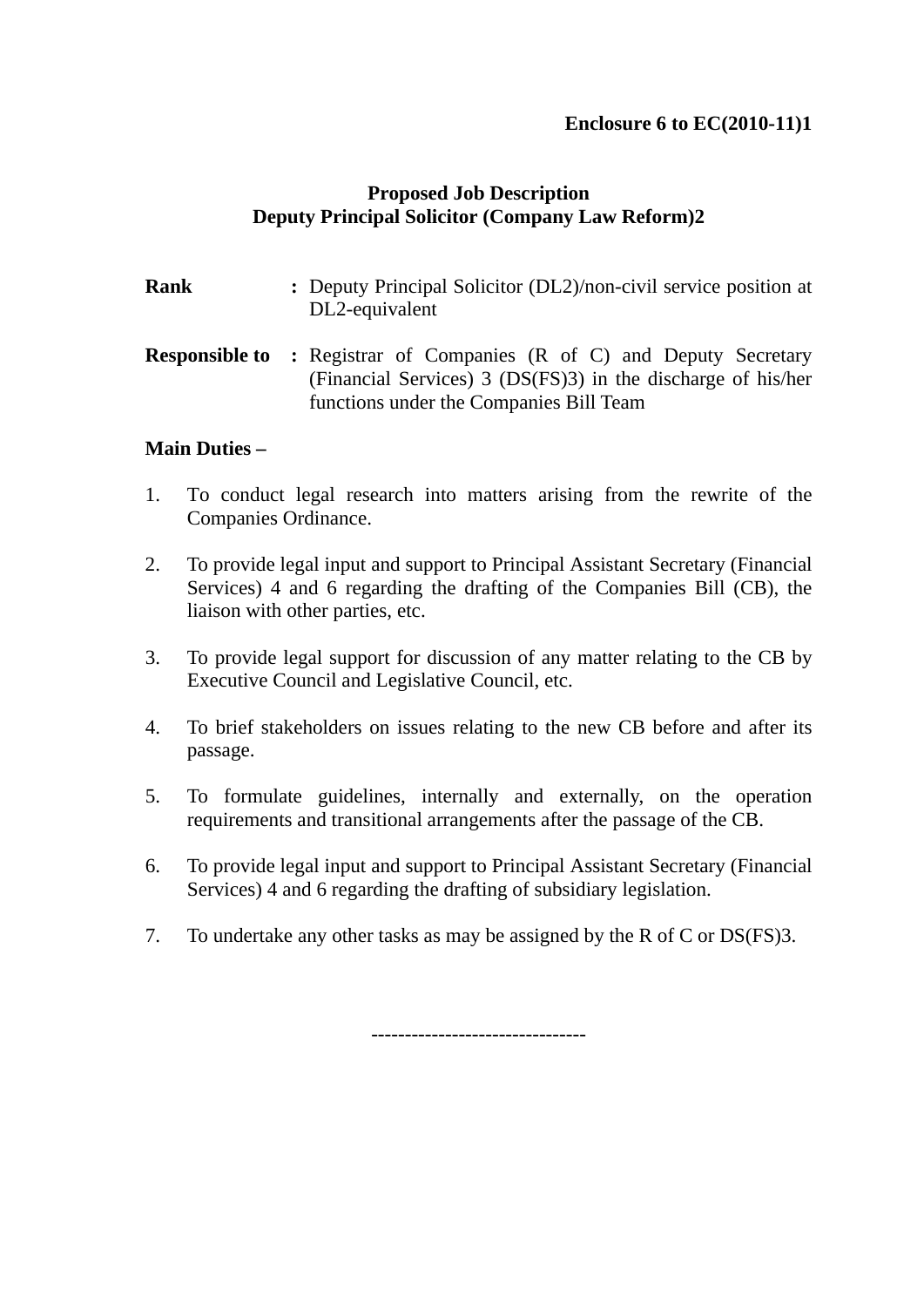## **Organisation Chart of the Companies Registry**



#### **Legend:**

| .        | Supernumerary directorate post/non-civil service position at DL2-equivalent to be retained |
|----------|--------------------------------------------------------------------------------------------|
| APS.     | <b>Assistant Principal Solicitor</b>                                                       |
| BM.      | <b>Business Manager</b>                                                                    |
| DPS(CLR) | Deputy Principal Solicitor (Company Law Reform)                                            |
| RM.      | <b>Registry Manager</b>                                                                    |
| RS       | <b>Registry Solicitor</b>                                                                  |
|          |                                                                                            |